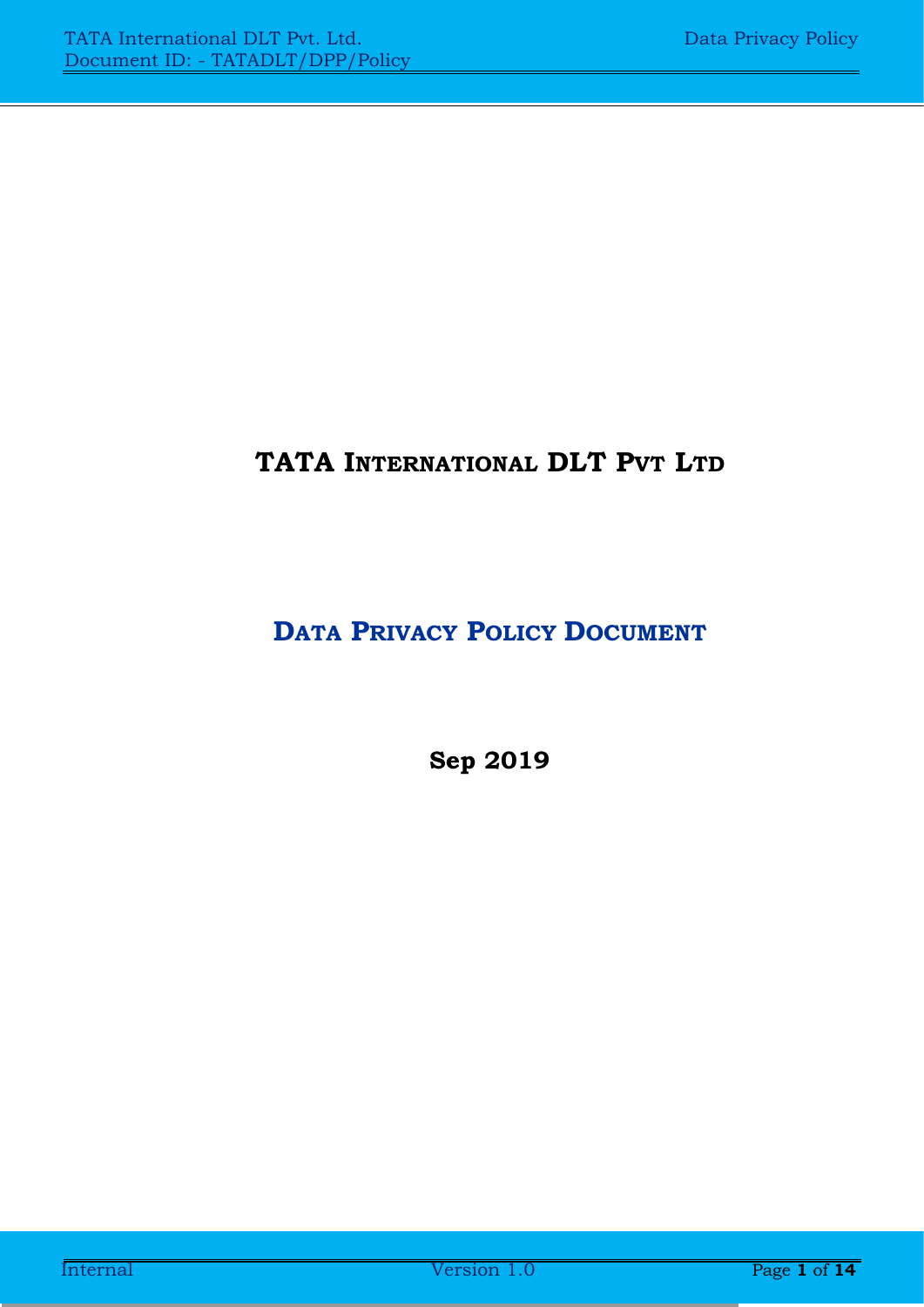#### **Document Details**

|                     |                                                                                         | <b>Signatures with</b><br>Date |
|---------------------|-----------------------------------------------------------------------------------------|--------------------------------|
| <b>Title</b>        | Tata International DLT Pvt. Ltd. Data Privacy Policy                                    |                                |
| <b>Version</b>      | 1.0                                                                                     |                                |
| Classification      | Internal                                                                                |                                |
| <b>Release Date</b> | 15 <sup>th</sup> September, 2019                                                        |                                |
| Description         | This policy details the position of Tata<br>International DLT Pvt. Ltd. on Data Privacy |                                |
| <b>Review Date</b>  | 14 <sup>th</sup> September, 2021                                                        |                                |
| Custodian           |                                                                                         |                                |
| <b>Approved By</b>  |                                                                                         |                                |
| Owner               |                                                                                         |                                |

#### **Distribution List**

**Name**

Internal Distribution Only

#### **Version History**

| <b>Version Number</b> | <b>Version Date</b> |
|-----------------------|---------------------|
| L.U                   |                     |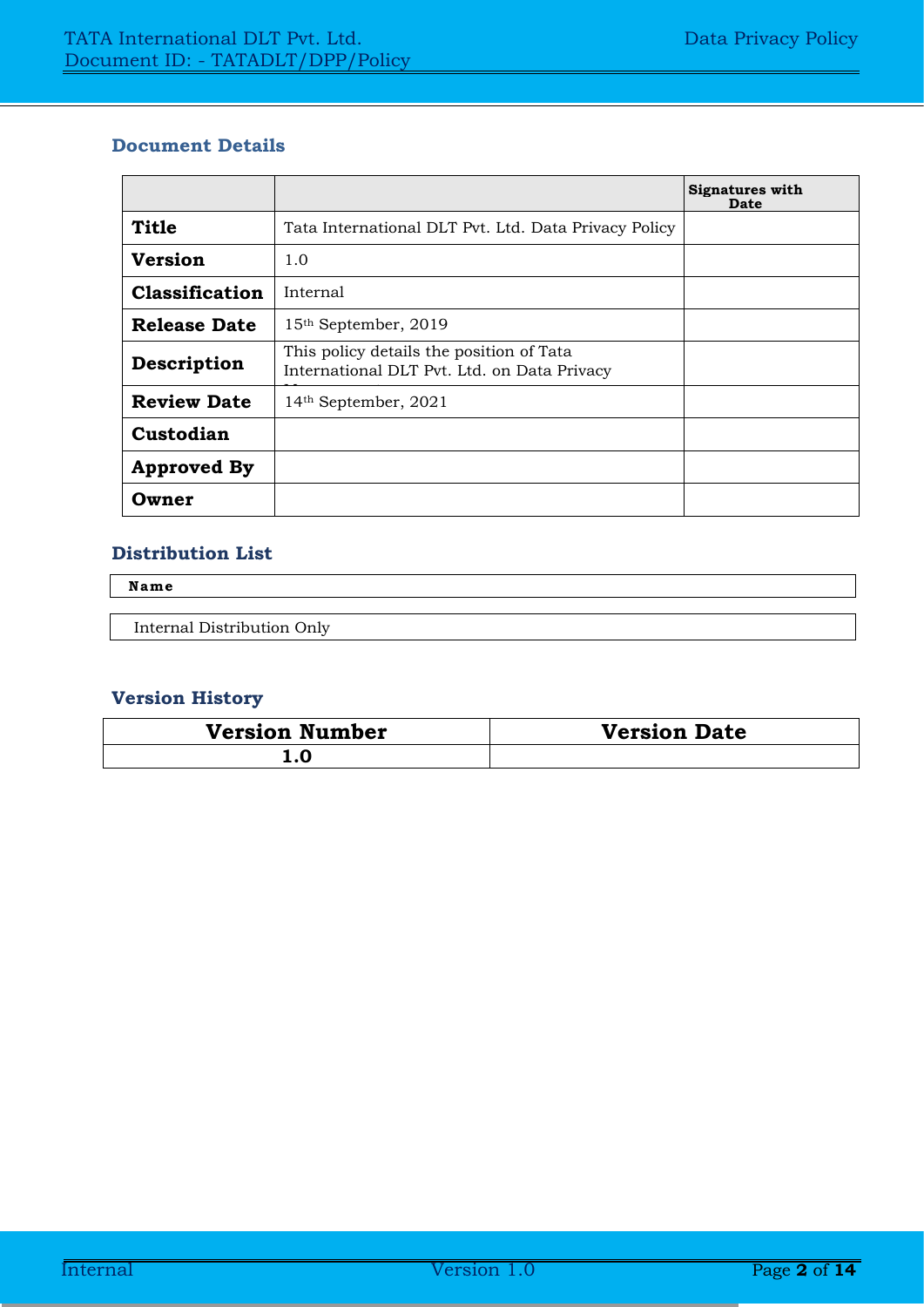**- - - - - - - - - - - - - - - - - - - - INDEX - - - - - - - - - - - - - - - - - - - - - - 3**

| 1. |                                                                                 | 4  |
|----|---------------------------------------------------------------------------------|----|
|    |                                                                                 | 4  |
|    | 1.2.                                                                            | 4  |
|    |                                                                                 | 4  |
|    |                                                                                 | 5  |
|    |                                                                                 | 5  |
|    |                                                                                 | 6  |
|    |                                                                                 | 8  |
|    | 1.8. Collection of Personal Information                                         | 9  |
|    | 1.9.                                                                            | 9  |
|    |                                                                                 | 10 |
|    |                                                                                 | 11 |
|    |                                                                                 | 11 |
|    |                                                                                 | 12 |
|    |                                                                                 | 12 |
|    | 1.14.1. Dispute Resolution and Recourse                                         | 12 |
|    | 1.14.2. Dispute Resolution and Escalation Process for                           |    |
|    |                                                                                 | 12 |
|    | 1.14.3. Dispute Resolution and Escalation Process for<br>Customer / Third Party | 13 |
|    |                                                                                 | 13 |
| 2. |                                                                                 | 14 |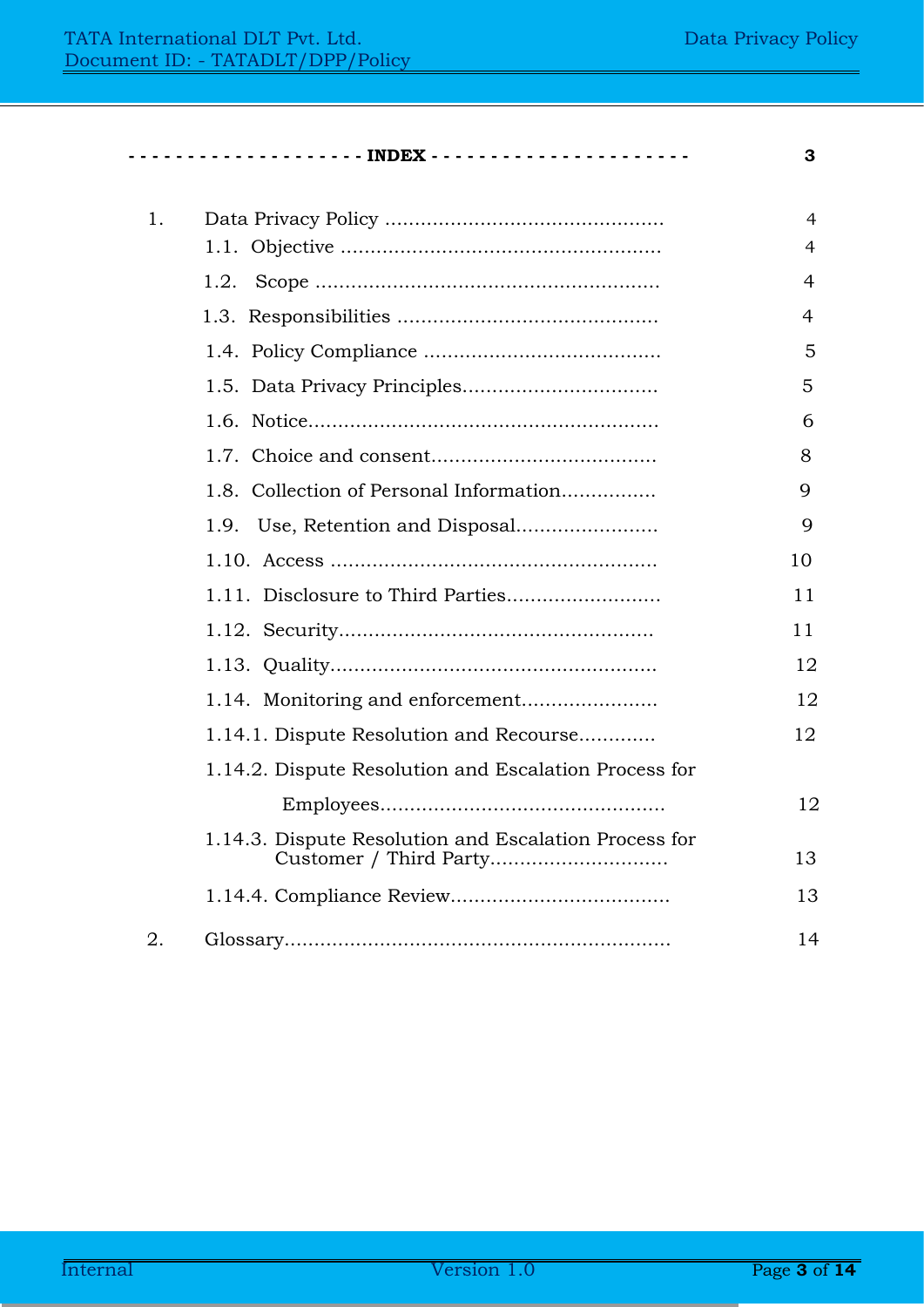# <span id="page-3-1"></span><span id="page-3-0"></span>*1. Data Privacy Policy 1.1. Objective*

The purpose of this policy is to maintain the privacy of and protect the personal *information of employees, contractors, vendors, interns, associates, customers and business partners of Tata International DLT Pvt. Ltd. and ensure compliance with laws and regulations applicable* to Tata International DLT Pvt. Ltd. (hereafter referred to as "TATA DLT" or "the organization").

## <span id="page-3-2"></span>*1.2. Scope*

This policy is applicable to all TATA DLT employees, contractors, vendors, interns, associates, customers and business partners who may receive personal information, have access to personal information collected or processed, or who provide information to the organization.

This Policy applies to all TATA DLT employees, contractors, vendors, interns, associates, customers and business partners who receive personal information from TATA DLT, who have access to personal information collected or processed by TATA DLT, or who provide information to TATA DLT, regardless of geographic location. All employees of TATA DLT are expected to support the privacy policy and principles when they collect and / or handle personal information, or are involved in the process of maintaining or disclosing of personal information. This policy provides the information to successfully meet the organization's commitment towards data privacy.

All partner firms and any Third-Party working with or for TATA DLT, and who have or may have access to personal information, will be expected to have read, understand and comply with this policy. No Third Party may access personal information held by the organization without having first entered into a confidentiality agreement.

#### <span id="page-3-3"></span>*1.3. Responsibilities*

The owner for the Data Privacy Policy shall be the Data Privacy Officer (Refer Annexure 2 'Data Privacy Annexures' document). The Data Privacy Officer shall be responsible for maintenance and accuracy of this policy. Any queries regarding the implementation of this Policy shall be directed to the Data Privacy Officer.

This policy shall be reviewed for updates by Data Privacy Officer on an annual basis. Additionally, the data privacy policy shall be updated in-line with any major changes within the organization's operating environment or on recommendations provided by internal/ external auditors.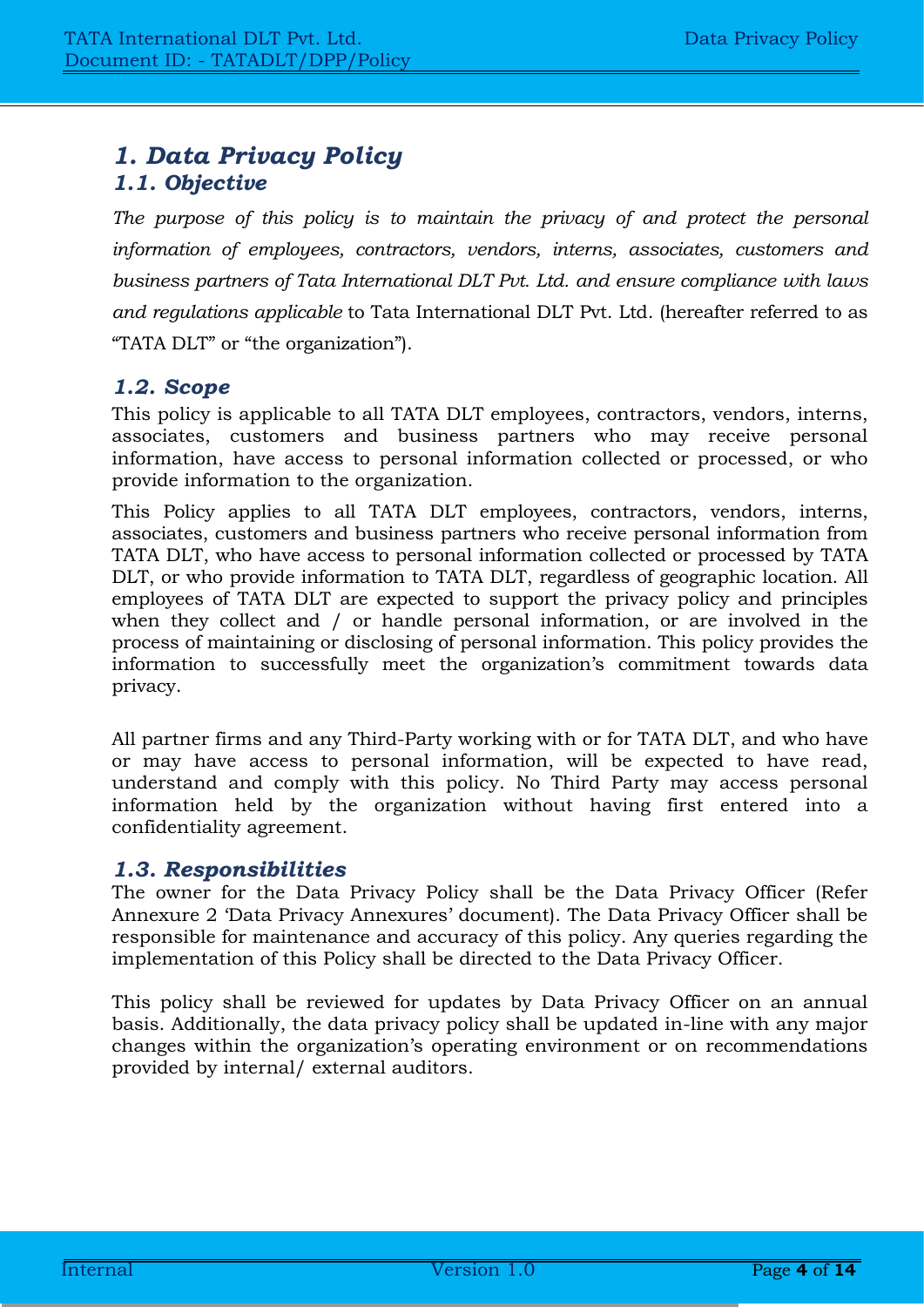## <span id="page-4-0"></span>*1.4. Policy Compliance*

Compliance to the data privacy policy shall be reviewed biannually by the Management Team, to ensure continuous compliance monitoring through the implementation of compliance measurements and periodic review processes. For proactive detection of data breaches.

In cases where non-compliance is identified, the HR HEAD shall review the reasons for such non-compliance along with a plan for remediation and report them to Management Team. Depending on the conclusions of the review, need for a revision to the policy may be identified. In instances of persistent noncompliance by the individuals concerned, they shall be subject to action in accordance with the TATA DLT Disciplinary Policy.

#### <span id="page-4-1"></span>*1.5. Data Privacy Principles*

This Policy describes generally acceptable privacy principles (GAPP) for the protection and appropriate use of personal information at TATA DLT. These principles shall govern the use, collection, disposal and transfer of personal information, except as specifically provided by this Policy or as required by applicable laws:

- ➢ **Notice:** TATA DLT shall provide data subjects with notice about how it collects, uses, retains, and discloses personal information about them.
- ➢ **Choice and Consent:** TATA DLT shall give data subjects the choices and obtain their consent regarding how it collects, uses, and discloses their personal information.
- ➢ **Rights of Data subject:** TATA DLT shall provide individuals with the right to control their personal information, which includes the right to access, modify, erase, restrict, transmit, or object to certain uses of their information and for withdrawal of earlier given consent to the notice.
- ➢ **Collection:** TATA DLT shall collect personal information from data subjects only for the purposes identified in the privacy notice / SOP / contract agreements and only to provide requested product or service.
- ➢ **Use, Retention and Disposal:** TATA DLT shall only use personal information that has been collected for the purposes identified in the privacy notice / SOP / contract agreements and in accordance with the consent that the data subject shall provide. TATA DLT shall not retain personal information longer than is necessary to fulfil the purposes for which it was collected and to maintain reasonable business records. TATA DLT shall dispose the personal information once it has served its intended purpose or as specified by the law.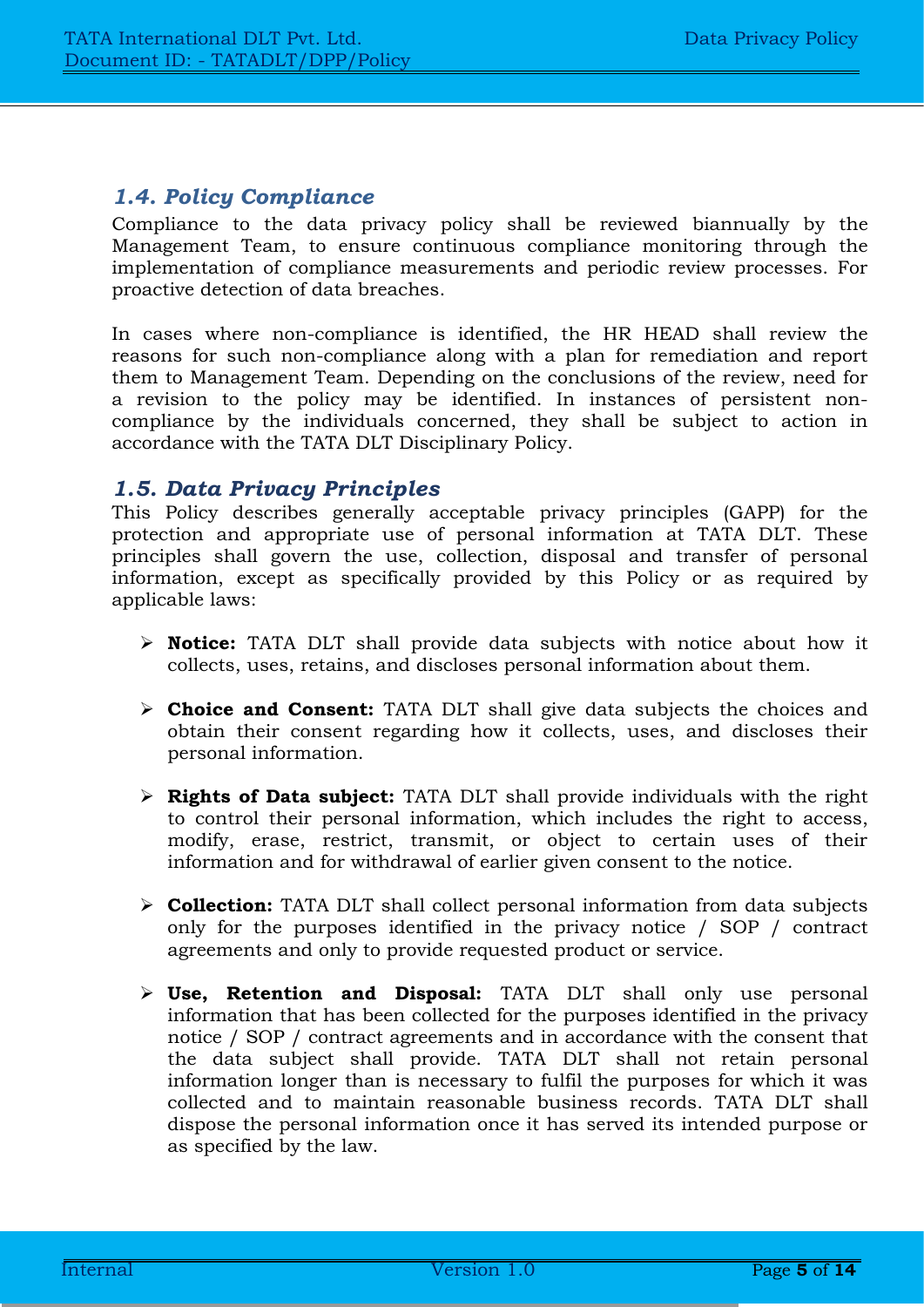- ➢ **Access:** TATA DLT shall allow data access to make inquiries regarding the personal information about them, that TATA DLT shall hold and, when appropriate, shall provide access to their personal information for review, and/or update.
- ➢ **Disclosure to Third Parties:** TATA DLT shall disclose personal information to Third Parties / partner firms only for purposes identified in the privacy notice / SOP / contract agreements. TATA DLT shall disclose personal information in a secure manner, with assurances of protection by those parties, according to the contracts, laws and other segments, and, where needed, with consent of the data subject.
- ➢ **Obligations for Sub-processor:** Where a processor (vendor or 3rd party acting on behalf of TATA DLT's data processor) engages another processor (Sub-processor) for carrying out specific processing activities on behalf of TATA DLT (controller), the same data protection obligations as set out in the contract or other legal act between TATA DLT and the processor shall be imposed on the Sub-processor by way of a contract or other legal act under Union or Member State law, in particular providing sufficient guarantees to implement appropriate technical and organizational measures in such a manner that the processing will meet the requirements of GDPP. Where the Sub-processor fails to fulfil its data protection obligations, the initial processor (relevant vendor or 3rd party acting on behalf of TATA DLT's data processor) shall remain fully liable to TATA DLT for the performance of that Sub-processor's obligations.
- ➢ **Security for Privacy:** TATA DLT shall protect personal information from unauthorized access, data leakage and misuse.
- ➢ **Quality:** TATA DLT shall take steps to ensure that personal information in its records is accurate and relevant to the purposes for which it was collected.
- ➢ **Monitoring and Enforcement:** TATA DLT shall monitor compliance with its privacy policies, both internally and with Third Parties, and establish the processes to address inquiries, complaints and disputes.

#### <span id="page-5-0"></span>*1.6. Notice*

Notice shall be made readily accessible and available to data subjects before or at the time of collection of personal information or otherwise, notice shall be provided as soon as practical thereafter. Notice shall be displayed clearly and conspicuously and shall be provided through online (e.g. by posting it on the intranet portal, website, sending mails, newsletters, etc.) and / or offline methods (e.g. through posts, couriers, etc.). All the web sites (including Intranet portals), and any product or service that collects personal information internally, shall have a privacy notice.

In case of any cross-border transfer of personal information, the data subjects shall be informed by a notice sufficiently prior to the transfer.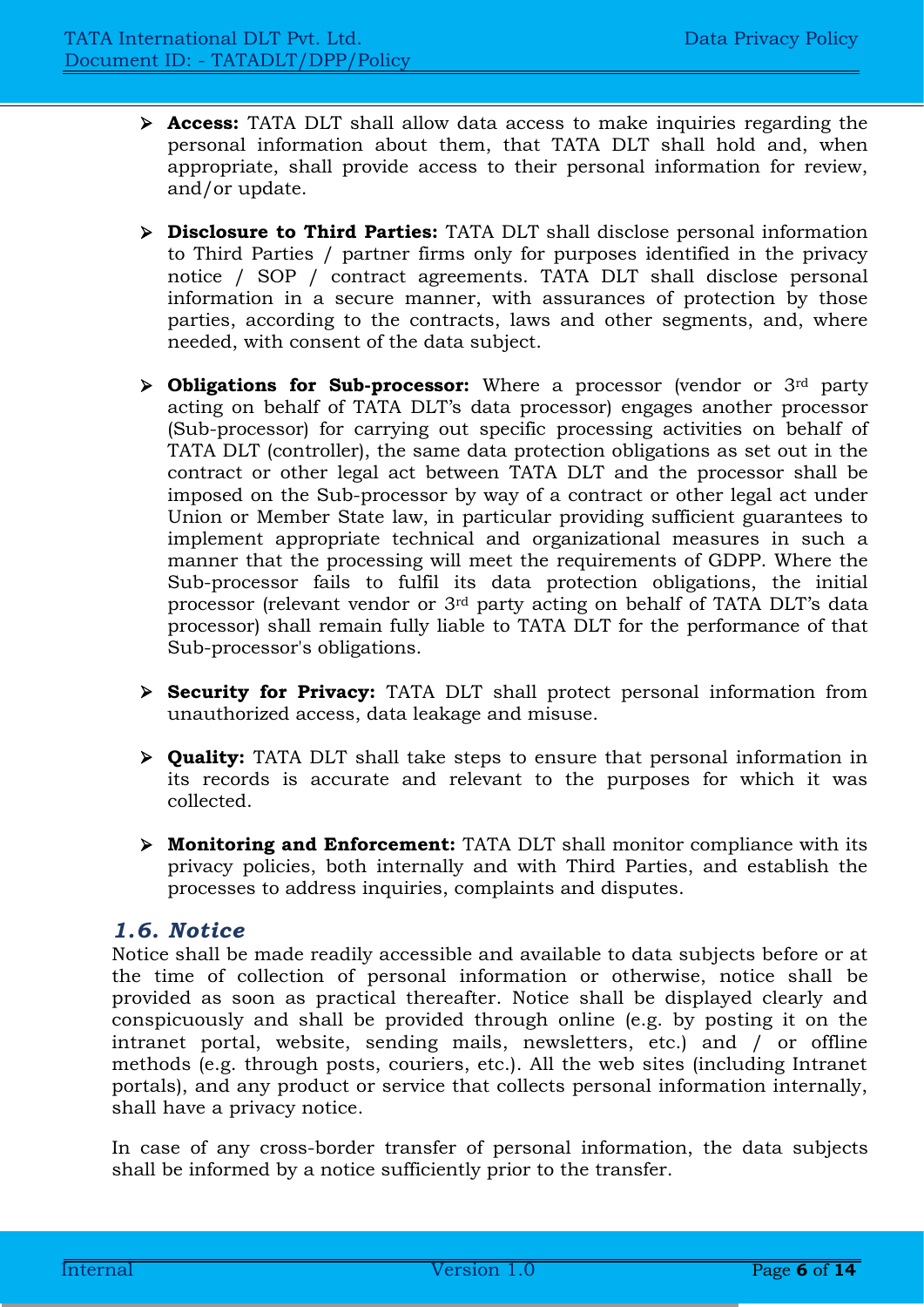Privacy notices may include:

- ➢ The organization's operating jurisdictions; Third Parties involved; business segments and affiliates; lines of business; locations.
- ➢ Types of personal information collected; sources of information; who is collecting the personal information, including contact information.
- ➢ The purpose of collecting the personal information.
- ➢ Assurance that the personal information will be used only for the purpose identified in the notice and only if the implicit and / or explicit consent is provided unless a law or regulation specifically requires otherwise.
- ➢ Any choices the data subject have regarding the use or disclosure of the information; the process and data subject shall follow to exercise the choices.
- ➢ The process for a data subject to change contact preferences and ways in which the consent is obtained.
- ➢ Collection process and how the information is collected; how the information is used including any onward transfer to Third-Parties.
- ➢ Retention and disposal process for personal information; assurance that the personal information to be retained only as long as necessary to fulfill the stated purposes, or for a period specifically required by law or regulation and will be disposed-off securely or made anonymous post the identified purpose is completed.
- ➢ Process of accessing personal information; the costs associated for accessing personal information (if any); process to update / correct the personal information; the resolution of disagreements related to personal information; how the information is protected from unauthorized access or use.
- ➢ How users will be notified of any changes made to privacy notice.
- ➢ Disclosure process for Third Parties; the assurance that the personal information is disclosed to Third Parties only for the purpose identified; the remedial actions in place for any misuse of personal information by the Third Parties.
- ➢ Security measures in place to protect the personal information; ways of maintaining quality of personal information.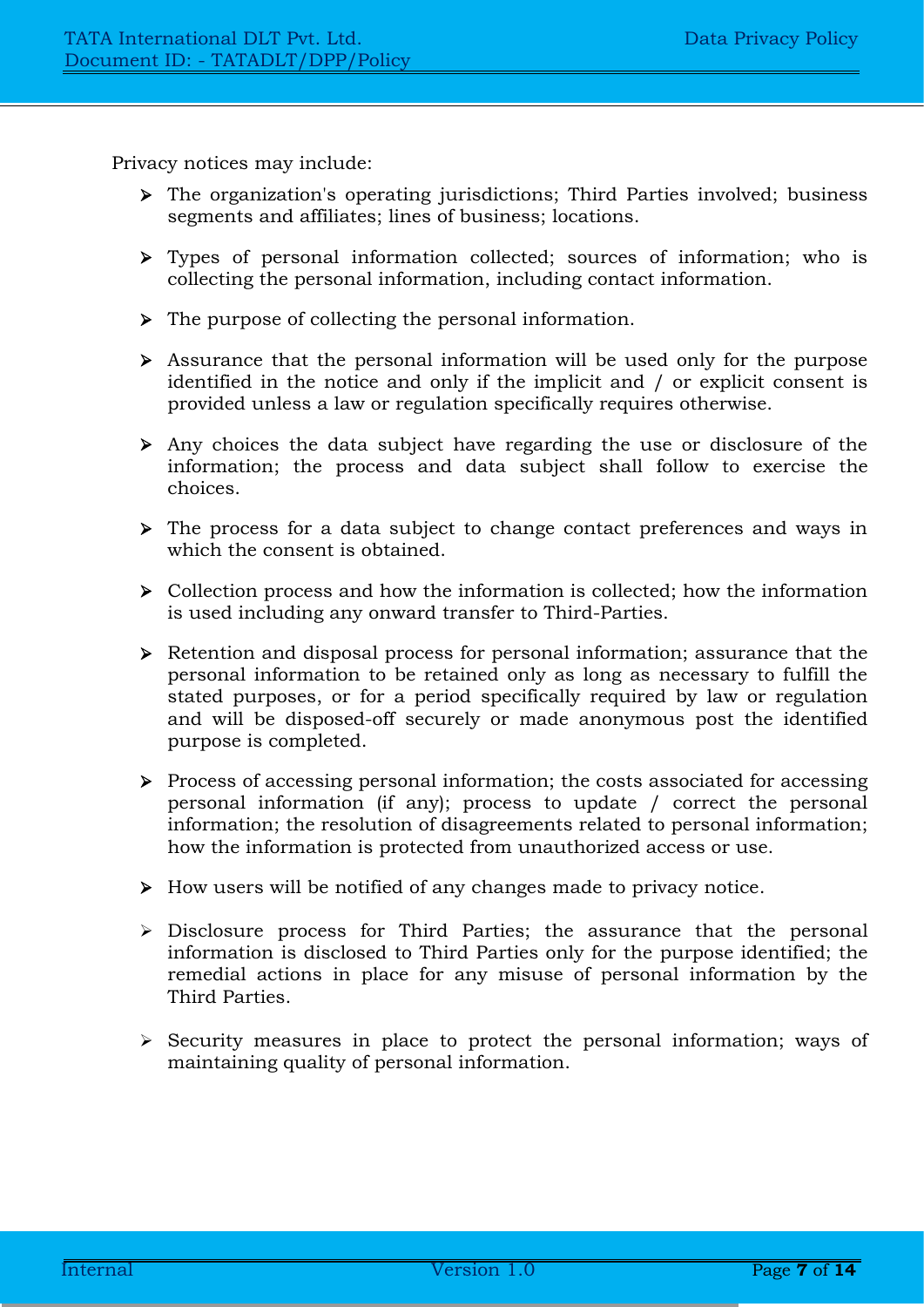- ➢ Monitoring and enforcement mechanisms in place; description of the complaint channels available to data subjects; how the internal personnel, key stakeholders and the customers can contact the Company related to any privacy complaints or breaches; relevant contact information and / or other reporting methods through which the complaints and/or breaches could be registered.
- ➢ Consequences of not providing the requested information.

## <span id="page-7-0"></span>*1.7. Choice and consent*

Choice refers to the options the data subjects are offered regarding the collection and use of their personal information. Consent refers to their agreement to the collection and use, often expressed by the way in which they exercise a choice option.

- ➢ TATA DLT shall establish systems for the collection and documentation of data subject consents to the collection, processing, and/or transfer of personal data.
- ➢ Data subjects shall be informed about the choices available to them with respect to the collection, use, and disclosure of personal information.
- ➢ Consent shall be obtained (in writing or electronically) from the data subjects before or at the time of collecting personal information or as soon as practical thereafter.
- ➢ The changes to a data subject's preferences shall be managed and documented. Consent or withdrawal of consent shall be documented appropriately.
- ➢ The choices shall be implemented in a timely fashion and respected. If personal information is to be used for purposes not identified in the notice / SOP / contract agreements at the time of collection, the new purpose shall be documented, the data subject shall be notified, and consent shall be obtained prior to such new use or purpose.
- $\triangleright$  The data subject shall be notified if the data collected is used for marketing purposes, advertisements, etc.
- ➢ TATA DLT shall review the privacy policies of the Third Parties and types of consent of Third Parties before accepting personal information from Third-Party data sources.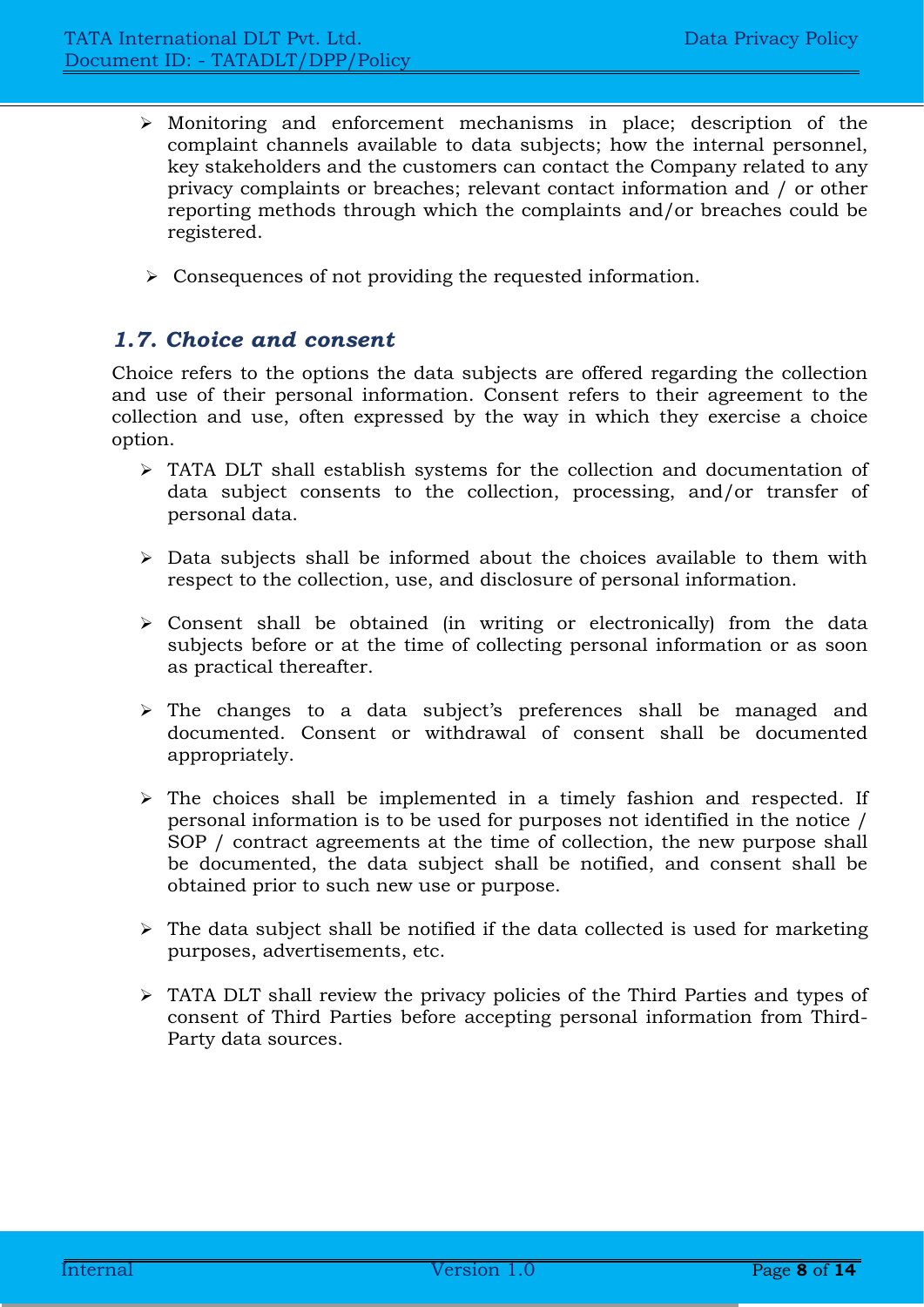## <span id="page-8-0"></span>*1.8. Collection of Personal Information*

Personal information may be collected online or offline. Regardless of the collection method, the same privacy protection shall apply to all personal information.

- ➢ Personal information shall not be collected unless either of the following is  $f_{11}$  $f_{11}$  $f_{11}$  $f_{11}$ 
	- o The data subject has provided a valid, informed and free consent.
	- o Processing is necessary for the performance of a contract to which the data subject is a party or in order to take steps at the request of the data subject prior to entering into a contract.
	- o Processing is necessary for compliance with the organization's legal obligation.
	- o Processing is necessary in order to protect the vital interests of the data subject or
	- o Processing is necessary for the performance of a task carried out in the public interest
- ➢ Data subjects shall not be required to provide more personal information than is necessary for the provision of the product or service that data subject has requested or authorized. If any data not needed for providing a service or product is requested, such fields shall be clearly labelled as optional. Collection of personal information shall be avoided or limited when reasonably possible.
- ➢ Personal information shall be de-identified when the purposes of data collection can be achieved without personally identifiable information, at reasonable cost.
- ➢ When using vendors to collect personal information on the behalf of TATA DLT, it shall ensure that the vendors comply with the privacy requirements of TATA DLT as defined in this Policy.
- ➢ TATA DLT shall at minimum, annually review and monitor the information collected, the consent obtained and the notice / SOP / contract agreement identifying the purpose.
- ➢ The project team/support function shall obtain approval from the IT Security team before adopting the new methods for collecting personal information electronically.
- ➢ TATA DLT shall review the privacy policies and collection methods of Third-Parties before accepting personal information from Third-Party data sources.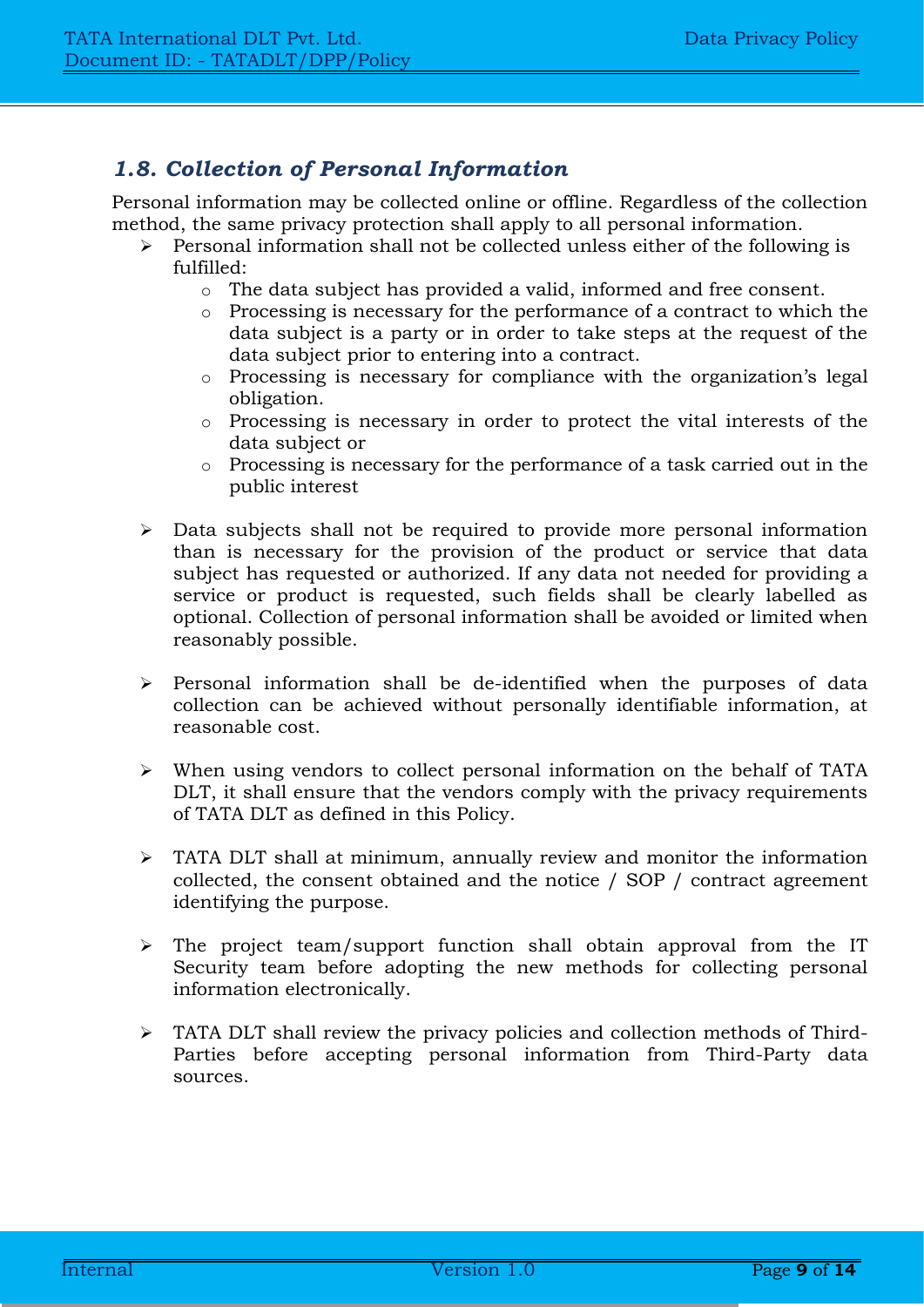## <span id="page-9-0"></span>*1.9. Use, Retention and Disposal*

- ➢ Personal information may only be used for the purposes identified in the notice / SOP / contract agreements and only if the data subject has given consent.
- ➢ Personal information shall be retained for as long as necessary for business purposes identified in the notice / SOP / contract agreements at the time of collection or subsequently authorized by the data subjects.
- ➢ When the use of personal information is no longer necessary for business purposes, a method shall be in place to ensure that the information is destroyed in a manner sufficient to prevent unauthorized access to that information or is de-identified in a manner sufficient to make the data nonpersonally identifiable.
- ➢ TATA DLT shall have a documented process to communicate changes in retention periods of personal information required by the business to the data subjects who are authorized to request those changes.
- ➢ Personal information shall be erased if their storage violates any of the data protection rules or if knowledge of the data is no longer required by TATA DLT or for the benefit of the data subject. Additionally, TATA DLT has the right to retain the personnel information for legal and regulatory purpose and as per applicable data privacy laws.
- ➢ TATA DLT shall perform an internal audit on an annual basis to ensure that personal information collected is used, retained and disposed-off in compliance with the organization's data privacy policy.

#### <span id="page-9-1"></span>*1.10. Access*

TATA DLT shall establish a mechanism to enable and facilitate exercise of data subject's rights of access, blockage, erasure, opposition, rectification, and, where appropriate or required by applicable law, a system for giving notice of inappropriate exposure of personal information.

- ➢ Data subjects shall be entitled to obtain the details about their own personal information upon a request made and set forth in writing. TATA DLT shall provide its response to a request within 72 hours of receipt of written request.
- ➢ The data subjects shall have the right to require TATA DLT to correct or supplement erroneous, misleading, outdated, or incomplete personal information.
- ➢ Requests for access to or rectification of personal information shall be directed, at the data subject's option, to the manager of the projects team or support function responsible for the personal information.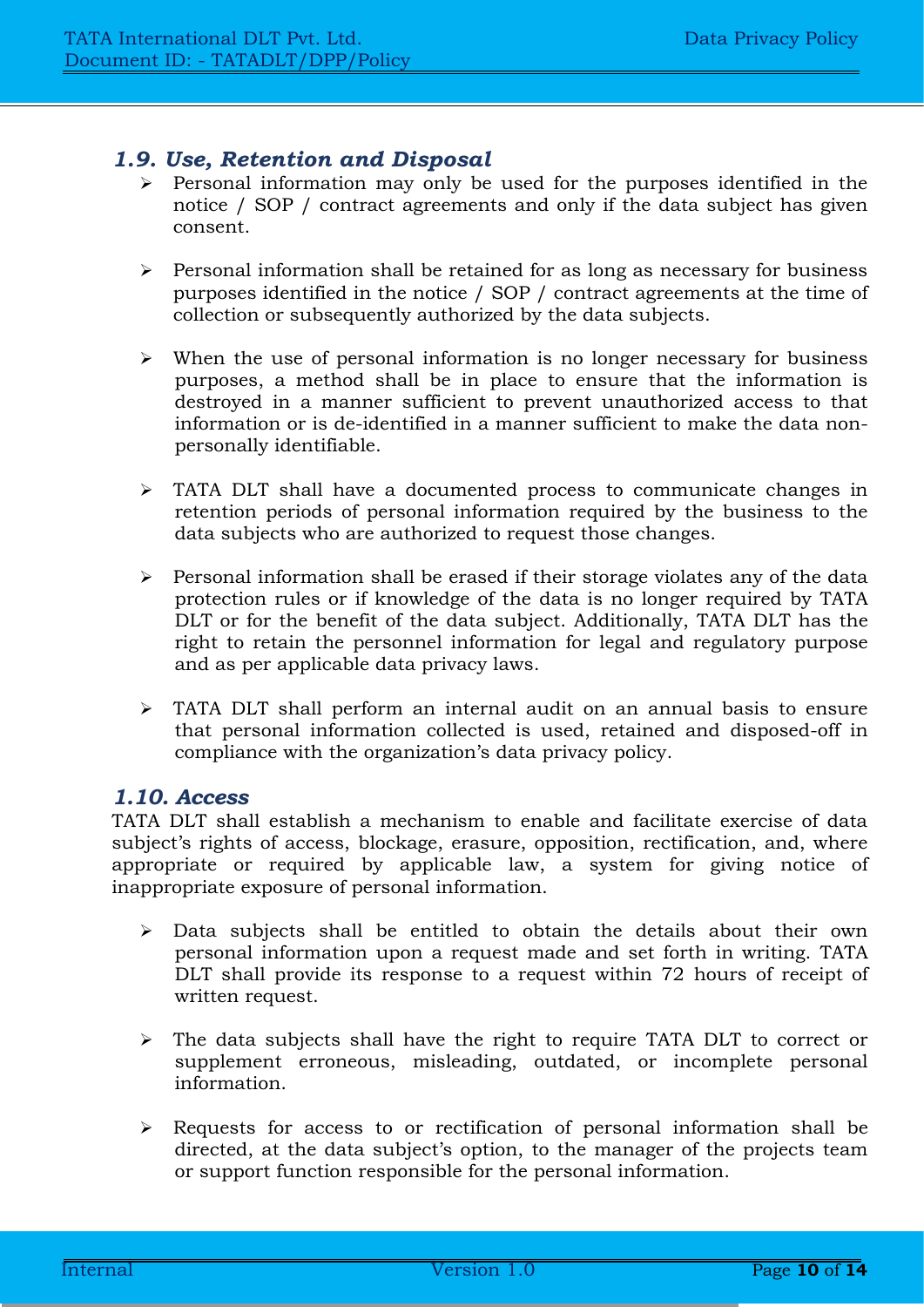- ➢ The privacy coordinators shall record and document each access request as it is received and the corresponding action taken.
- ➢ TATA DLT shall provide personal information to the data subjects in a plain simple format which is understandable (not in any code format).

## <span id="page-10-0"></span>*1.11. Disclosure to Third Parties*

Data Subject shall be informed in the privacy notice / SOP / contract agreement, if personal information shall be disclosed to Third Parties / partner firms, and it shall be disclosed only for the purposes described in the privacy notice / SOP / contract agreements and for which the data subject has provided consent.

- ➢ Personal information of data subjects may be disclosed to the Third Parties / partner firms only for reasons consistent with the purposes identified in the notice / SOP / contract agreements or other purposes authorized by law.
- ➢ TATA DLT shall notify the data subjects prior to disclosing personal information to Third Parties / partner firms for purposes not previously identified in the notice / SOP / contract agreements.
- ➢ TATA DLT shall communicate the privacy practices, procedures and the requirements for data privacy and protection to the Third Parties / partner firms.
- ➢ The Third Parties shall sign a NDA (Non-Disclosure Agreement) with TATA DLT before any personal information is disclosed to the Third Parties partner firms. The NDA shall include the terms on non-disclosure of customer information.

## <span id="page-10-1"></span>*1.12. Security*

Information security policy and procedures shall be documented and implemented to ensure reasonable security for personal information collected, stored, used, transferred and disposed by TATA DLT.

- ➢ Information asset labelling and handling guidelines shall include controls specific to the storage, retention and transfer of personal information.
- ➢ Management shall establish procedures that maintain the logical and physical security of personal information.
- ➢ Management shall establish procedures that ensure protection of personal information against accidental disclosure due to natural disasters and environmental hazards.
- ➢ Incident response protocols are established and maintained in order to deal with incidents concerning personal data or privacy practices.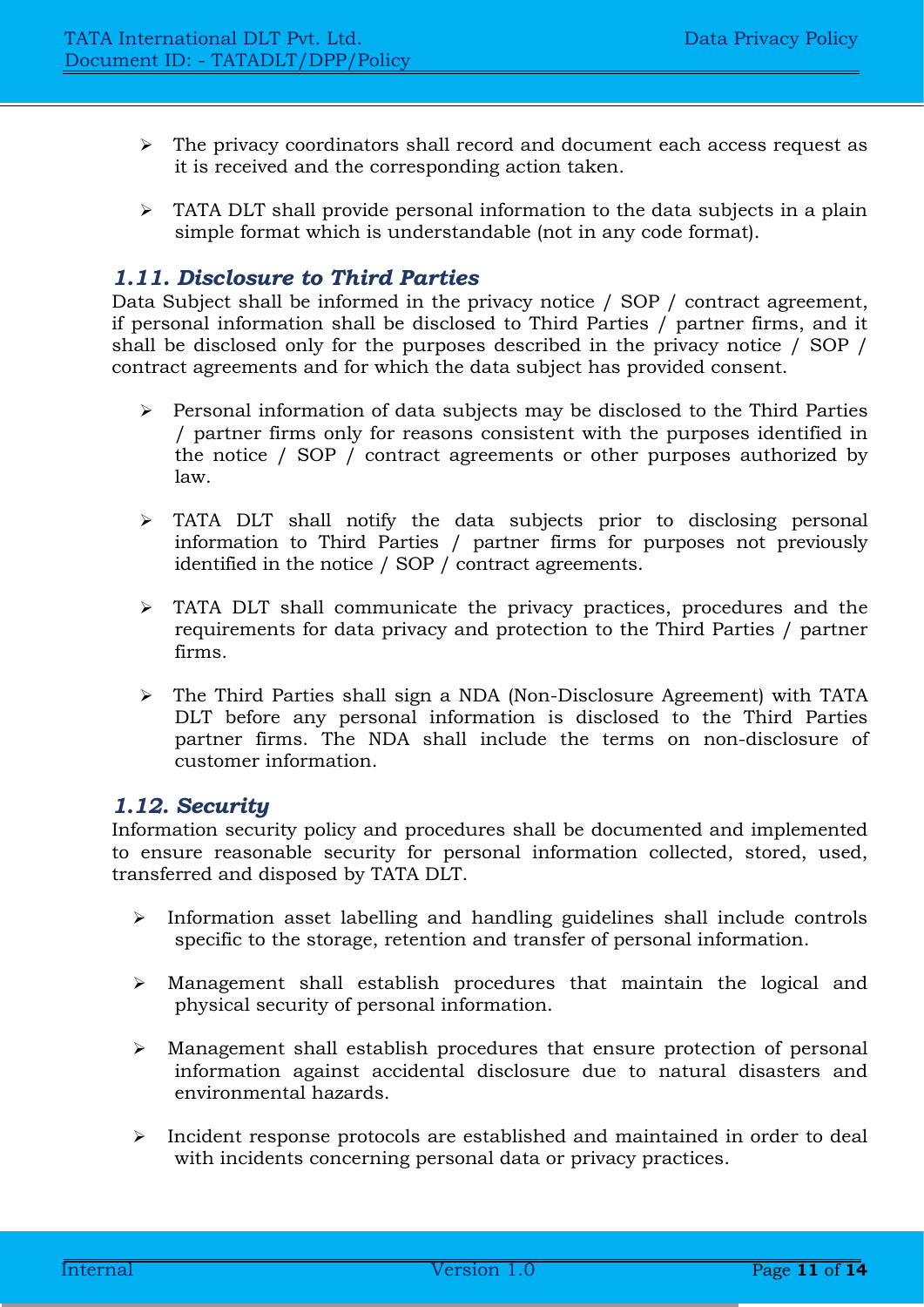## <span id="page-11-0"></span>*1.13. Quality*

TATA DLT shall maintain data integrity and quality, as appropriate for the intended purpose of personal data collection and use and ensure data is reliable, accurate, complete and current.

- $\triangleright$  For this purpose, the data privacy officer and privacy coordinators shall have systems and procedures in place to ensure that personal information collected is accurate and complete for the business purposes for which it is to be used.
- ➢ TATA DLT shall perform an annual assessment on the personal information collected to check for accuracy, completeness and relevance of the personal information.

## <span id="page-11-1"></span>*1.14. Monitoring and enforcement*

## *1.14.1. Dispute Resolution and Recourse*

TATA DLT shall define and document an Incident and Breach Management policy which includes roles and responsibilities of data privacy officer who address the privacy related incidents and breaches.

- ➢ The incident and breach management program includes a clear escalation path up to the executive management, legal counsel, and the board based on type and/or severity of the privacy incident/breach. It shall define a process to register all the incidents/complaints and queries related to data privacy.
- ➢ TATA DLT shall perform a periodic review of all the complaints related to data privacy to ensure that all the complaints are resolved in a timely manner and resolutions are documented and communicated to the data subjects.
- ➢ An escalation process for unresolved complaints and disputes which shall be designed and documented.
- ➢ Communication of privacy incident / breach reporting channels and the escalation matrix shall be provided to all the data subjects.

#### <span id="page-11-2"></span>*1.14.2. Dispute Resolution and Escalation Process for Employees*

Employees with inquiries or complaints about the processing of their personal information shall first discuss the matter with their immediate supervisor. If the employee does not wish to raise an inquiry or complaint with an immediate manager, or if the manager and employee are unable to reach a satisfactory resolution of the issues raised, the employee shall bring the issue to the attention of the Grievance Officer. (Emailing at [grievances@tildlt.com\)](mailto:%20grievances@tildlt.com))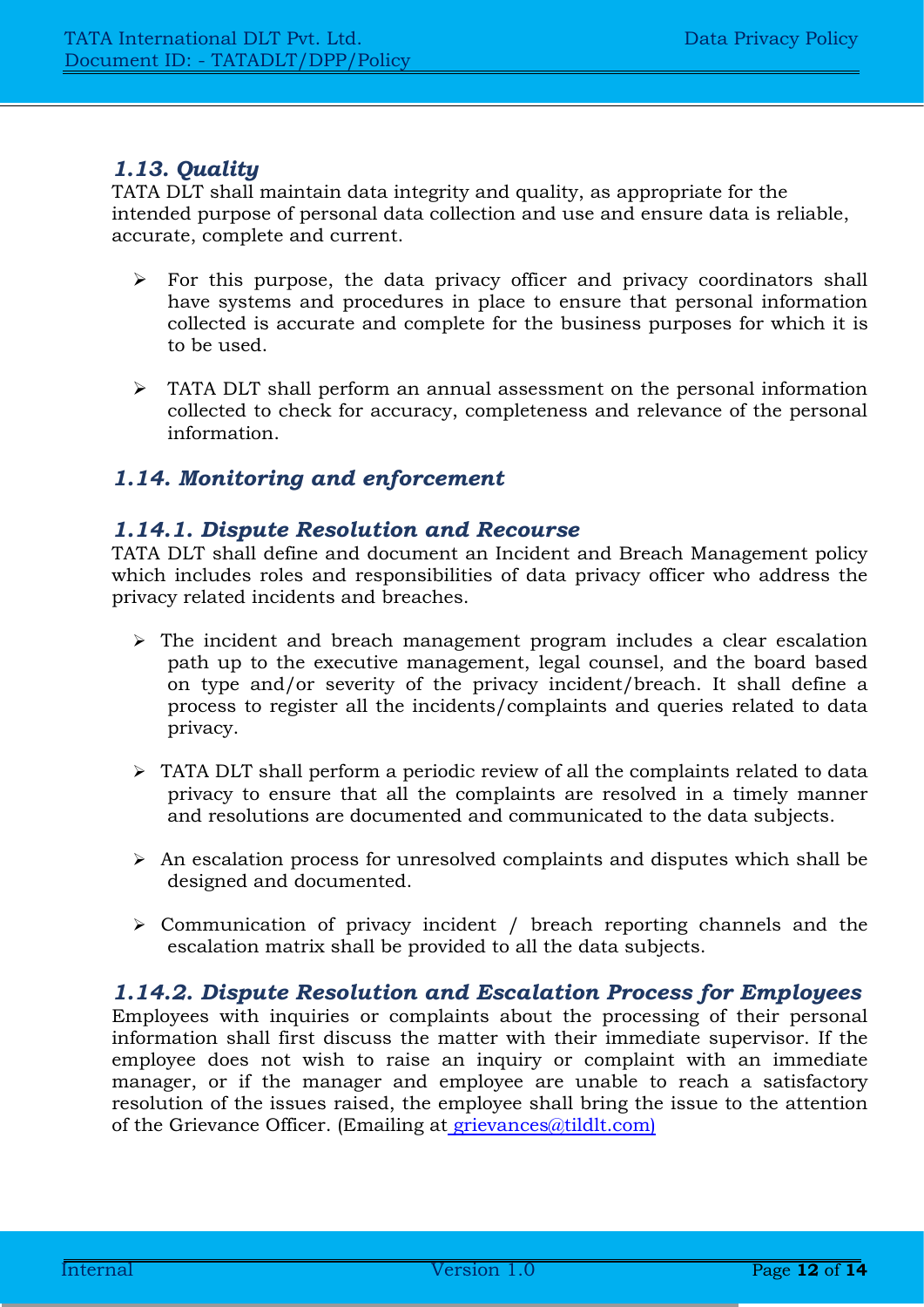## <span id="page-12-0"></span>*1.14.3. Dispute Resolution and Escalation Process for Customer / Third Party*

Customers / Third Party with inquiries or complaints about the processing of their personal information shall bring the matter to the attention of the Grievance Officer in writing. Any disputes concerning the processing of the personal information of non-employees shall be resolved through arbitration.

## <span id="page-12-1"></span>*1.14.4. Compliance Review*

Privacy Review Team shall conduct an internal audit annually (at minimum) to ensure compliance with the established privacy policies and applicable laws.

- ➢ The internal audit shall consist of the review of the following:
	- **o** Personal information collected from data subjects.
	- **o** The purposes of the data collection and processing.
	- **o** The actual uses of the data.
	- **o** Disclosures made about the purposes of the collection and use of such data.
	- **o** The existence and scope of any data subject consents to such activities.
	- **o** Any legal obligations regarding the collection and processing of such data and
	- **o** The scope, sufficiency, and implementation status of security measures.
- ➢ The Privacy Review team shall document all the instances of noncompliance with privacy policies and procedures and report the same with the Privacy Management committee.
- ➢ The Data Privacy Officer along with Privacy Coordinators shall take actions on the findings from the internal audit and work on the recommendations for improvement of the privacy posture.
- ➢ Any changes made to the policies shall be communicated to all the employees, the stakeholders and the customers / clients.